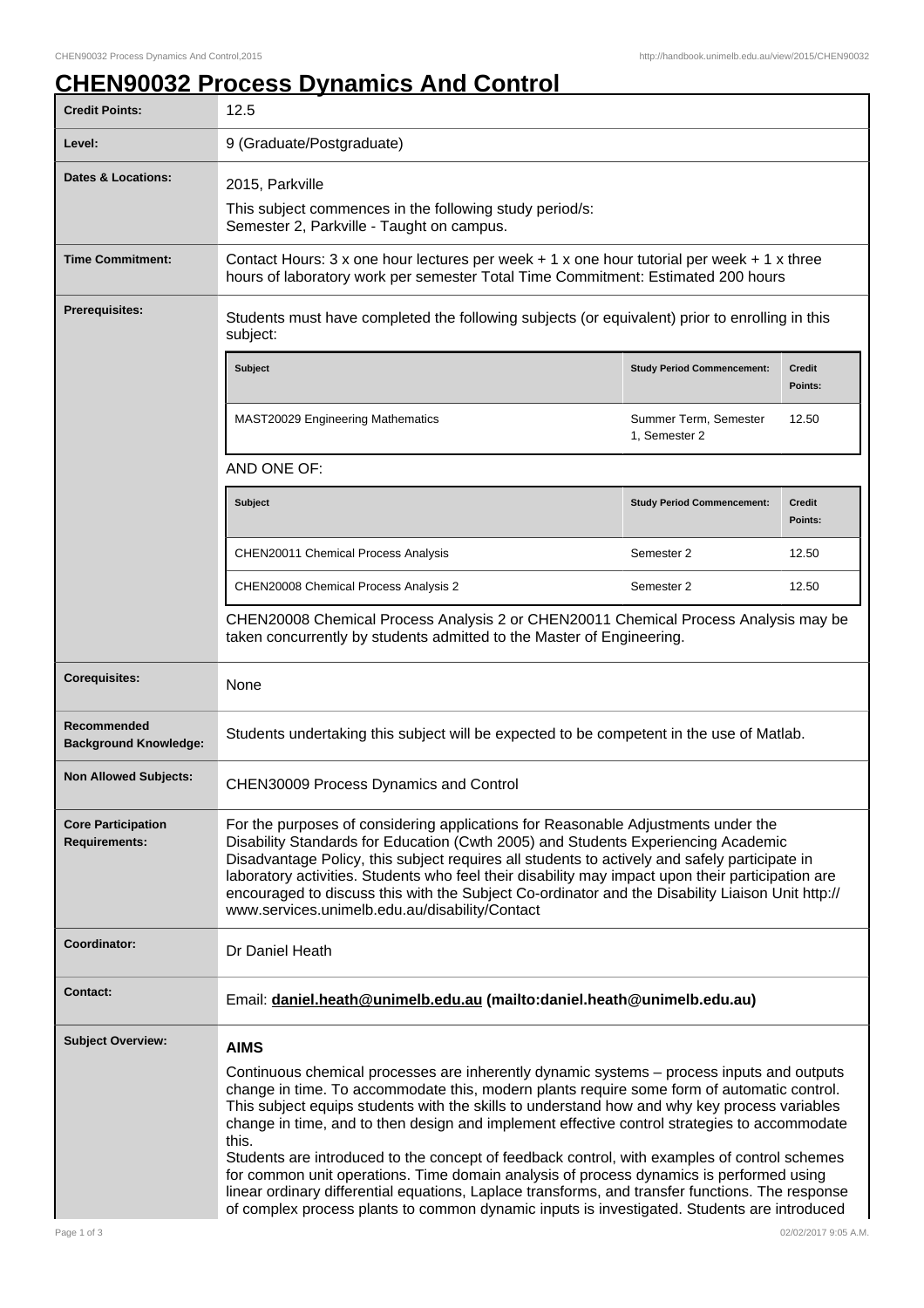|                           | to frequency response analysis and Bode plots. The development of empirical dynamic models,<br>and numerical simulation using MATLAB, is also covered.<br>The process control component of the subject introduces the concept of closed loop transfer<br>functions and the PID controller. Dynamic process simulation is performed using analytical<br>techniques and with the numerical simulation capabilities of the MATLAB Simulink software<br>package. The stability of closed loop systems is analysed using techniques such as Routh<br>stability analysis, the Bode stability criterion, and gain and phase margins. The effect of<br>controller tuning constants on control system response is investigated, along with various<br>controller tuning methods. Advanced control strategies including cascade control, time-delay<br>compensation, and feedforward control are developed, as well as techniques to simultaneously<br>control multiple process variables in multiloop systems.<br><b>INDICATIVE CONTENT</b><br>Feedback control schemes for common unit operations. Developing and solving dynamic<br>process models, including the application of Laplace transforms and transfer functions as<br>well as the use of numerical simulation tools. Frequency response analysis and Bode plots.<br>Modelling of closed-loop control systems and PID controllers. Closed-loop stability analysis and<br>controller tuning. Advanced single-loop control strategies and multiloop control systems. |  |
|---------------------------|-----------------------------------------------------------------------------------------------------------------------------------------------------------------------------------------------------------------------------------------------------------------------------------------------------------------------------------------------------------------------------------------------------------------------------------------------------------------------------------------------------------------------------------------------------------------------------------------------------------------------------------------------------------------------------------------------------------------------------------------------------------------------------------------------------------------------------------------------------------------------------------------------------------------------------------------------------------------------------------------------------------------------------------------------------------------------------------------------------------------------------------------------------------------------------------------------------------------------------------------------------------------------------------------------------------------------------------------------------------------------------------------------------------------------------------------------------------------------------------------------------------------------|--|
| <b>Learning Outcomes:</b> | <b>INTENDED LEARNING OUTCOMES (ILO)</b>                                                                                                                                                                                                                                                                                                                                                                                                                                                                                                                                                                                                                                                                                                                                                                                                                                                                                                                                                                                                                                                                                                                                                                                                                                                                                                                                                                                                                                                                               |  |
|                           | On completion of this subject the student is expected to:                                                                                                                                                                                                                                                                                                                                                                                                                                                                                                                                                                                                                                                                                                                                                                                                                                                                                                                                                                                                                                                                                                                                                                                                                                                                                                                                                                                                                                                             |  |
|                           | 1 Understand how key process variables change in time for common chemical processes<br>responding to typical dynamic inputs<br>2 Be able to model the dynamics of common unit operations, using analytical methods and<br>computer simulations<br>3 Analyse and implement effective and efficient control strategies for chemical processes<br>4 Understand how feedback controllers operate and be able to tune them<br>5 Demonstrate mastery of the mathematical modelling of feedback and other control loops<br>6 Appreciate how and when to implement advanced forms of process control and understand<br>complications arising from multiloop control.                                                                                                                                                                                                                                                                                                                                                                                                                                                                                                                                                                                                                                                                                                                                                                                                                                                          |  |
| Assessment:               | Attendance and participation in a single laboratory classes with a written assignment of<br>approximately 1000 words (10%). Requiring a time commitment of 13-15 hours of work<br>including preparation. ILOs 1 and 2 are addressed in this laboratory class, due from Weeks<br>6 to 11 Two written assignments (20% total - 10% each) each of approximately 1000 words;<br>each requiring 13-15 hours of work. An overall time commitment of 25-30 hours. ILOs 1 to 6<br>are addressed in the assignments. Due weeks 6 to 12 One written 3-hour closed book end-<br>of-semester examination (70%). ILOs 1 to 6 are addressed in the exam. The examination is a<br>hurdle and must be passed to pass the subject. Hurdle requirement: A mark of 40% or more in<br>this examination is required to pass the subject                                                                                                                                                                                                                                                                                                                                                                                                                                                                                                                                                                                                                                                                                                    |  |
| <b>Prescribed Texts:</b>  | None                                                                                                                                                                                                                                                                                                                                                                                                                                                                                                                                                                                                                                                                                                                                                                                                                                                                                                                                                                                                                                                                                                                                                                                                                                                                                                                                                                                                                                                                                                                  |  |
| <b>Recommended Texts:</b> | Seborg, Edgar, Mellichamp, Doyle, Process Dynamics and Control, Third Edition 2011, Wiley.                                                                                                                                                                                                                                                                                                                                                                                                                                                                                                                                                                                                                                                                                                                                                                                                                                                                                                                                                                                                                                                                                                                                                                                                                                                                                                                                                                                                                            |  |
| <b>Breadth Options:</b>   | This subject is not available as a breadth subject.                                                                                                                                                                                                                                                                                                                                                                                                                                                                                                                                                                                                                                                                                                                                                                                                                                                                                                                                                                                                                                                                                                                                                                                                                                                                                                                                                                                                                                                                   |  |
| <b>Fees Information:</b>  | Subject EFTSL, Level, Discipline & Census Date, http://enrolment.unimelb.edu.au/fees                                                                                                                                                                                                                                                                                                                                                                                                                                                                                                                                                                                                                                                                                                                                                                                                                                                                                                                                                                                                                                                                                                                                                                                                                                                                                                                                                                                                                                  |  |
| <b>Generic Skills:</b>    | $#$ Ability to apply knowledge of basic science and engineering fundamentals<br>In-depth technical competence in at least one engineering discipline<br>#<br>Ability to undertake problem identification, formulation and solution<br>#<br>Ability to use a systems approach to design and operational performance<br>#<br>Ability to optimise control systems for maximum efficiency<br>$\#$<br>$#$ Ability to apply engineering methods to solve complex problems.                                                                                                                                                                                                                                                                                                                                                                                                                                                                                                                                                                                                                                                                                                                                                                                                                                                                                                                                                                                                                                                  |  |
| Notes:                    | <b>LEARNING AND TEACHING METHODS</b>                                                                                                                                                                                                                                                                                                                                                                                                                                                                                                                                                                                                                                                                                                                                                                                                                                                                                                                                                                                                                                                                                                                                                                                                                                                                                                                                                                                                                                                                                  |  |